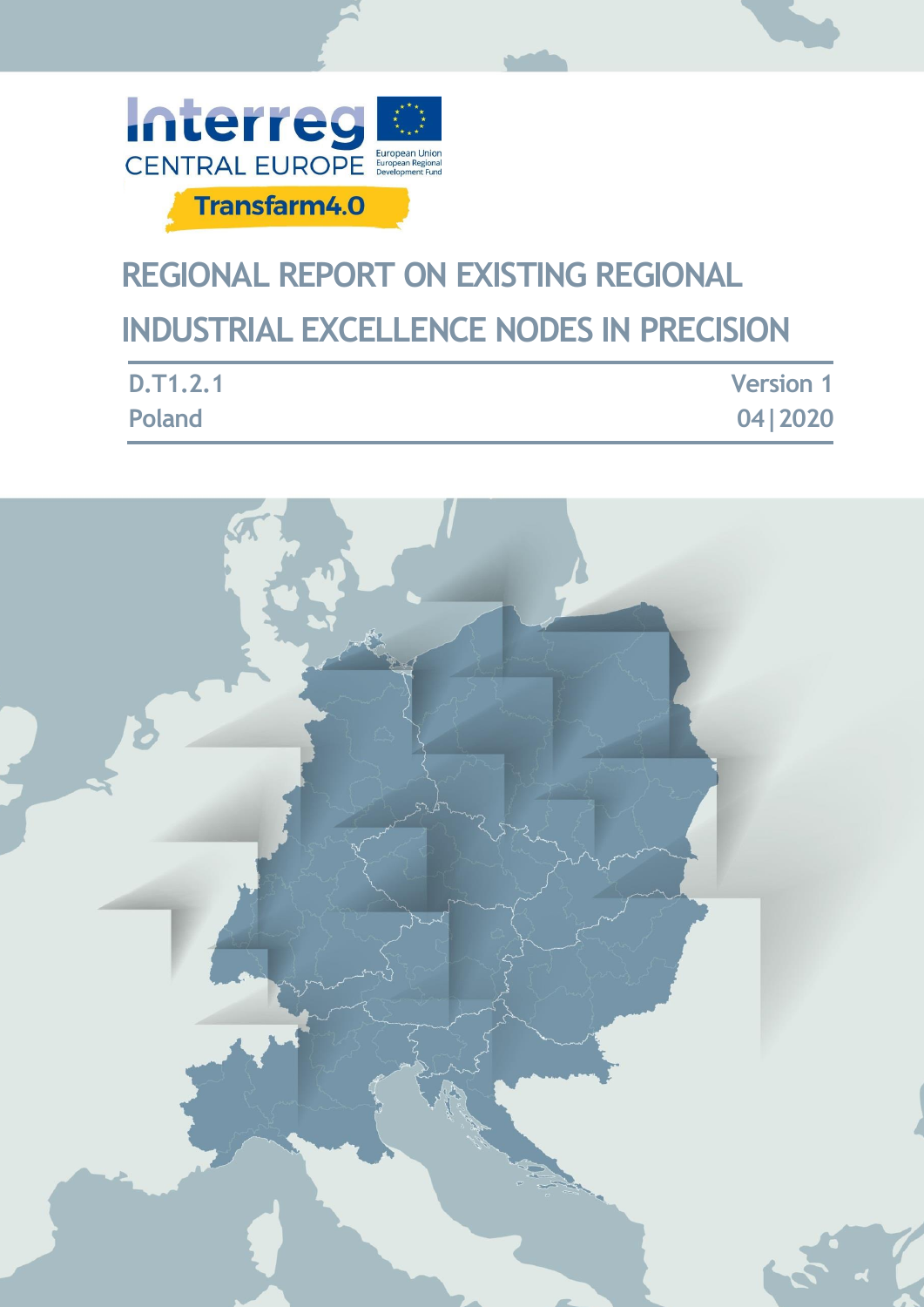



## **Inhalt**

| 1. Poland 1 |
|-------------|
|             |
|             |
|             |
|             |
|             |
|             |
|             |
|             |
|             |

# <span id="page-1-0"></span>**1. Poland<sup>1</sup>**

# <span id="page-1-1"></span>**1.1. Overview of regional PA status**

Poland is in third place in Europe due to the share of agricultural area in the total area of the country. The countries ahead of Poland are France and Spain. This area is 18 608 thousand hectares, i.e. 56% of the entire country. Such a large surface area allows the land to be used less intensively as well as the use of environmentally friendly production methods. In 2018, farms in Poland produced production whose global value (in current prices) places Polish agriculture in 7th place in the European Union, behind France, Germany, Italy, Spain, Great Britain and the Netherlands. Its value (over PLN 110 billion) constituted 2.8% of the value of global production in the national economy. In turn, the gross value added generated in the agriculture, hunting and forestry department reached almost PLN 45 billion, and in agriculture alone it amounted to over PLN 38 billion, which constituted, respectively: 2.7 and 2.3% of the country's global production value. The development of agricultural commodity production did not, however, increase its share in the raw materials resources of food processors. Currently, it is estimated at about 60-65%, while the value of this indicator shows

1

<sup>1</sup> Provided from KIRG: Pawel Materka et.al. (2020)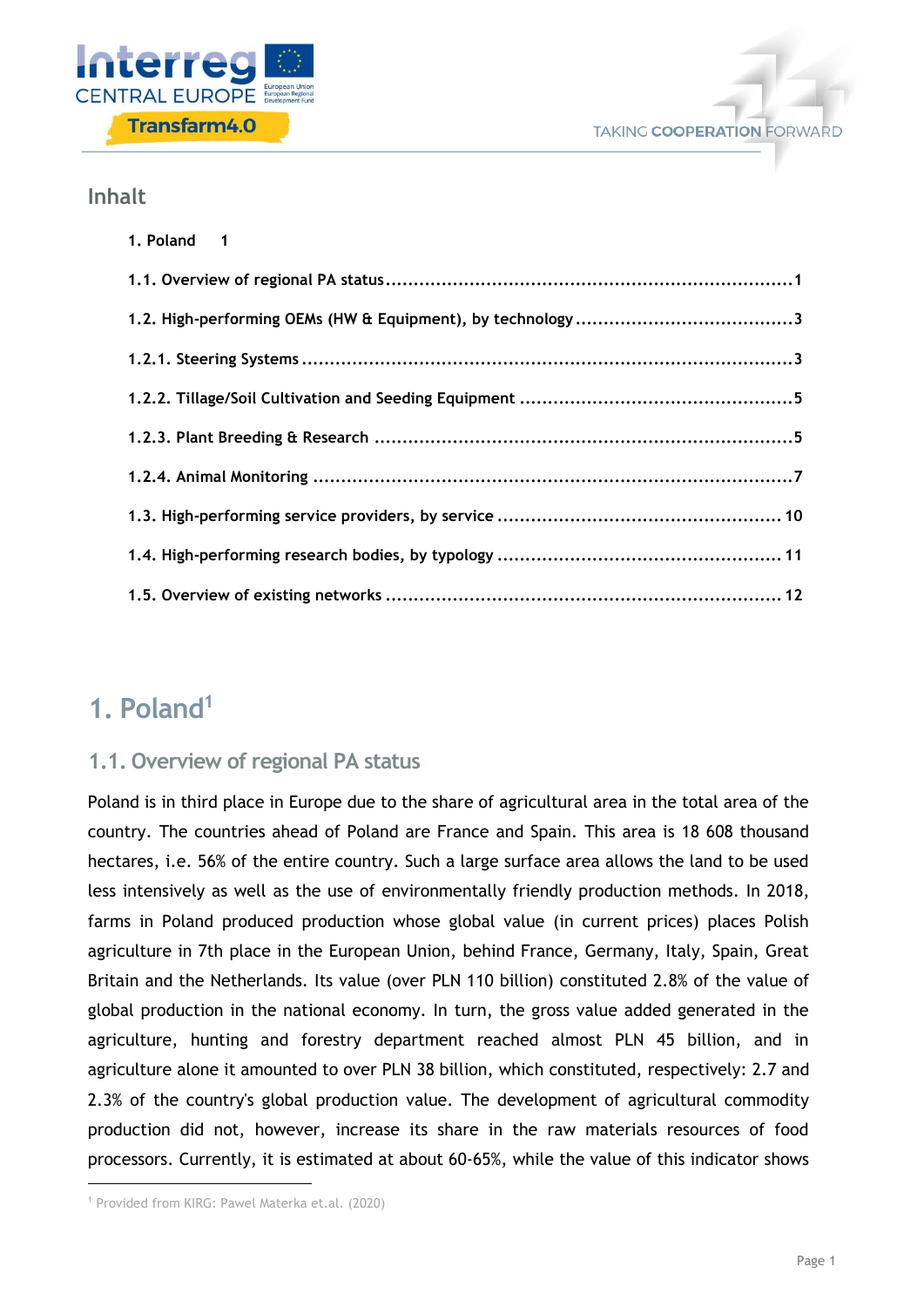

a decreasing tendency. In the middle of the last decade, Polish agriculture still supplied approx. 75% of raw materials for the production of food preparations, but the high dynamics of the development of imports of agricultural products and semi-finished products reduced the importance of agriculture in the supply of raw materials to food companies1. The structure of the commodity value of agricultural production was dominated by animal products, which in the years 2006-2016 constituted 56-58%. The best PA companies operate in the Zachodniopomorskie voivodship, e.g. DIS /

On the one hand, in the total number of farms (of which there are 1 405 700 - data from 2017), small farms with an area of 1–10 hectares dominate. According to data from the Central Statistical Office of 2017, they constitute about 75% of the total number of farms, but their use is only about 28% of arable land12. On the other hand, we have larger farms (with an area of over 10 hectares), whose total share in the total number of farms is about 25% (including the largest farms, over 50 ha - 2.5%) and they use about 72% of agricultural land

Territorial diversity of the agrarian structure is also characteristic of Polish agriculture. For example, while the average farm area in the Lesser Poland Voivodship is only about 4 hectares, in the Warmian-Masurian and Lubuskie Voivodships it is over 20 hectares, and in the West Pomeranian Voivodship it exceeds 30 hectares1

According to Eurostat, Poland is the second largest in the percentage of farms (13.2%), slightly ahead of Italy (9.3%) and Spain (8.9%) and is one of the largest agricultural producers in the European Union. In 2016, it held a high sixth position among the 27 member countries. According to data from 2018, Poland achieved the value of agricultural production (25 billion or 6 percent) Output of agricultural industry and its components in Poland. Poland is overtaken by countries such as France, Italy, Germany, Spain and the United Kingdom

In Poland, most farms are small. Average size of farm amounts to 8.4 ha UAA. The cereals are main crops with more than 70% share. Low production inputs cause the level of yields to be low.

Therefore, the value of agricultural production is low. Only 0.7% of farms have> 50 ha UAA in Poland. However, they use about 1/4 of total cultivated land. For such farms, more advanced PA systems are needed, which involves higher costs. This reduce these costs, the rational utilization of equipment is necessary. A multi-farm machinery use system can help to diminish fixed costs thanks to higher annual use.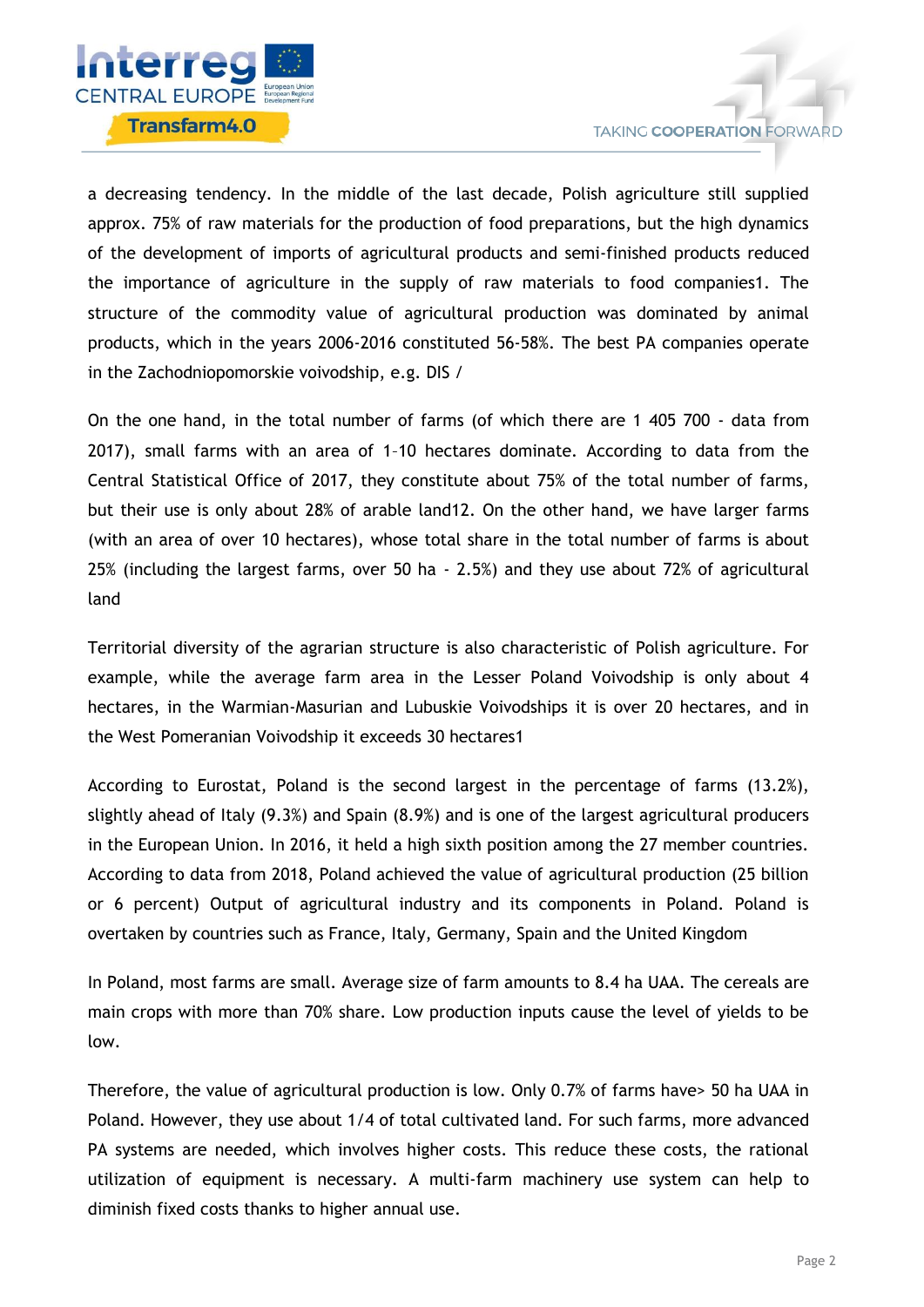

Fragmentatien of farms and low value of agricultural production makes the adoplion of PA difficult in Poland. However, under such conditions, more simple forms of PA can be adopted. There are opportunities to start it without purchasing an expensive yield monitor. The assessment of variability field to field can be applied, cspecialły as the ficlds are small and relatively uniform. Each ficld is assessed as a uniform arca and receives a uniform application of fertiliser, lime, and pesticides. Crop yields for each field can be determined by weighing loads. Records are maintained by field and contain average yield, size or area, soil types, lime and fertility data, and pesticide applied. Costs for adopting this system are minimal. They include the time for record keeping and weighing of each load. This is a practice that crop producers should be using to insure cach ficld is treated properly based on average fertility and pest data. Adoption of this system would be a first step to more complete data registration on farms according to EU standards.

Polish agriculture is still not able to sufficiently use PA when it comes to its practical implementation. The main reason for this lies in the nature of the fragmented Polish agricultural sector composed of many small farms that lack the potential to adopt PA practices.

# <span id="page-3-0"></span>**1.2. High-performing OEMs (HW & Equipment), by technology**

#### <span id="page-3-1"></span>**1.2.1. Steering Systems**

Farmers most often use office software, followed by specialized applications created for agriculture. Programs for completing applications, supporting plant protection, reminding of deadlines for field work, product price bases, fertilizers, etc. are the most popular among farmers.

Farmers prefer free software or at a very low price. The main goal of another group of projects was to develop innovative applications and open ICT platforms that aim to advise, inform and support farmers, as well as to encourage users to cooperate actively. This type of open platform, using the power of modern smartphones and the economy of applications, was implemented as part of the AGROIT project. Meanwhile, the FOODIE project has created a cloud platform that is designed to store spatial and non-spatial agricultural data, while the AUDITOR project created a GNSS ground-based support system through which farmers can benefit from highly efficient and cost-effective services and applications.

Among the enterprises available on the Polish market that offer a range of ICT services also include: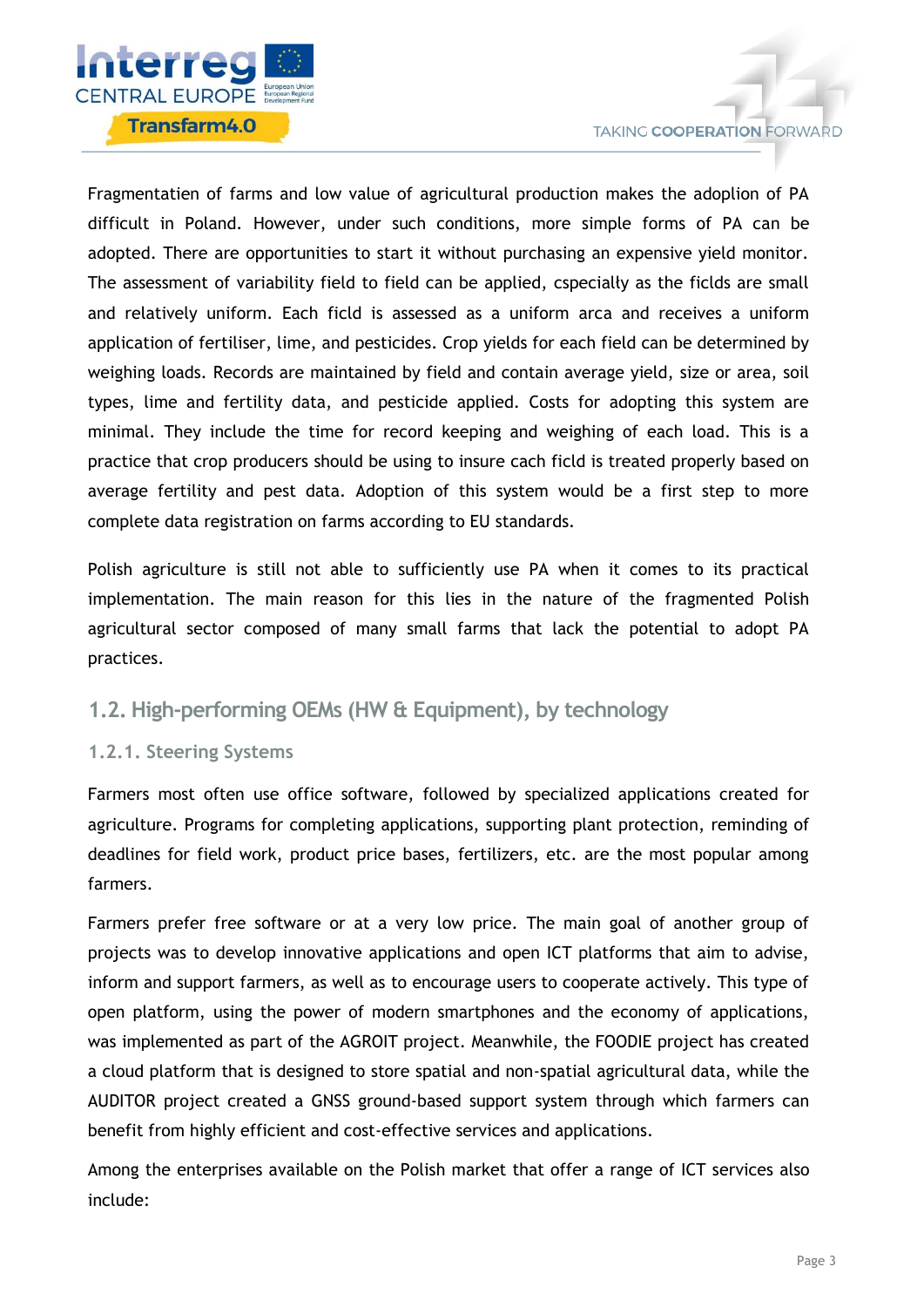

#### **Bitkomp company**

 Bitfarma application - for farmers and agricultural advisors - recording economic events on farms - supporting the planning process and making decisions in the field of current plant production management - GIS functionality and a module cooperating with maps

#### **Agropower company**

- AgroAsystent for farmers conducting any sown crops, regardless of their area - supports farm management in crop production - GIS functionality • Map module
- AgroPomiarGPS application agriculture, forestry, land management designed for portable Pocket PCs (PDAs) with GPS receiver - GIS functionality, measurement using GPS, graphic presentation of measurements in the form of a map, adding SHP sleepers with record plots
- The RolnikON company has developed an online farm management system - effective management of crops, stored materials, breeding - GIS functionality • presentation of fields on a Google map

#### **Agroboss company**

 eLMID-AgrarGIS, introduces GIS functionality, loading and editing various types of maps, description and vector development of cadastral maps of the entire farm and single arable fields, development of aerial photographs, topographic maps and other soil maps. The program databases contain data of surface registers and usage methods, taking into account cadastral data and the possibility of making manual divisions on the farm schedule and aerial photography base, as well as creating application maps of fertilization taking into account soil tests

#### **Agrar-Office**

 produces agriculture applications for full farm management - works with machines from many manufacturers - 4 modules, Field Journal field card is a tool for accounting - saving field work on the farm, GIS for area management, Field Book - for management plots for registration and for creating maps of precise fertilization, spraying and sowing - GIS functionality, GIS Smart Rural module.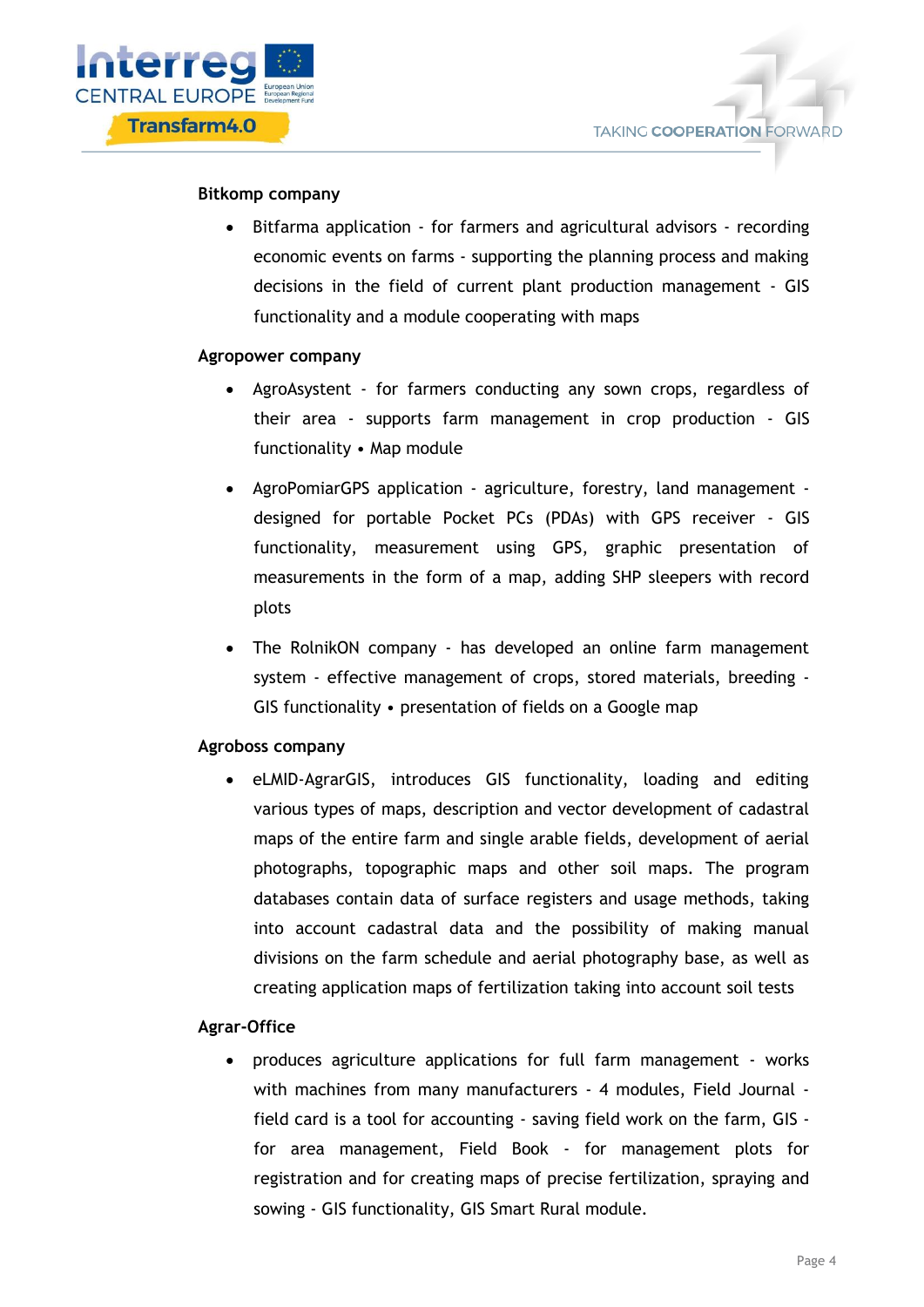

#### **Agro Innovations Center**

Introduced the application "Virtual Virtual Zootechnik" WirtualZootechnik.pl. It is a web application that works in a web browser. Basic program for detailed herd management WirtualZootechnik Farm Manager. The application works on Android phones and is used for daily work directly in the barn. Thanks to the proximity technology, it allows identification of the animal after placing the phone close to the animal's earring.

#### <span id="page-5-0"></span>**1.2.2. Tillage/Soil Cultivation and Seeding Equipment**

In Poland, there are not many manufacturers of machinery and equipment, the main role in providing equipment for farmers is played by distributors who, in cooperation with Polish and, above all, international producers, e.g. CYKOMET. Distributors mediate in the trading of machinery, equipment and control programs.

Among Polish producers, as well as international ones, who decided to produce in Poland (among others) due to low employment costs we distinguish the following. The latest and award-winning products were also presented:

- Przedsiębiorstwo Usługowo-Produkcyjne AGROMIX Sp. z o.o., manufacturer Manitou Group - Manitou MLT 420 telescopic loader
- USARYA POLSKA Sp. z o.o. Husarya SCS-100 stone collection machine
- UNIA Sp. z o.o. UNIA HERON 50 27 Trailed sprayer
- MZURI-AGRO Sp. z o.o. Sp.k. Mzuri Pro-Til belt cultivation technology
- Przedsiębiorstwo Produkcyjno-Handlowo-Usługowe A-LIMA-BIS Sp. z o.o. - ALIMAMIX EVOLUTION PRO forage wagon
- NAMYSLO Damian Namysło Seedbed combination with pneumatic seed drill Namyslo FLYY
- Agroma S.A. The company provides advanced agricultural tools, blocking monitors, cameras, customer relationship management, data management software, flow meters, GPS receivers, planter clamping force, precision application systems, precision planting unit row, speed controllers, RTK signal providers, UAVs.

#### <span id="page-5-1"></span>**1.2.3. Plant Breeding & Research**

The main crop systems in Poland are: DIRECT SEEDING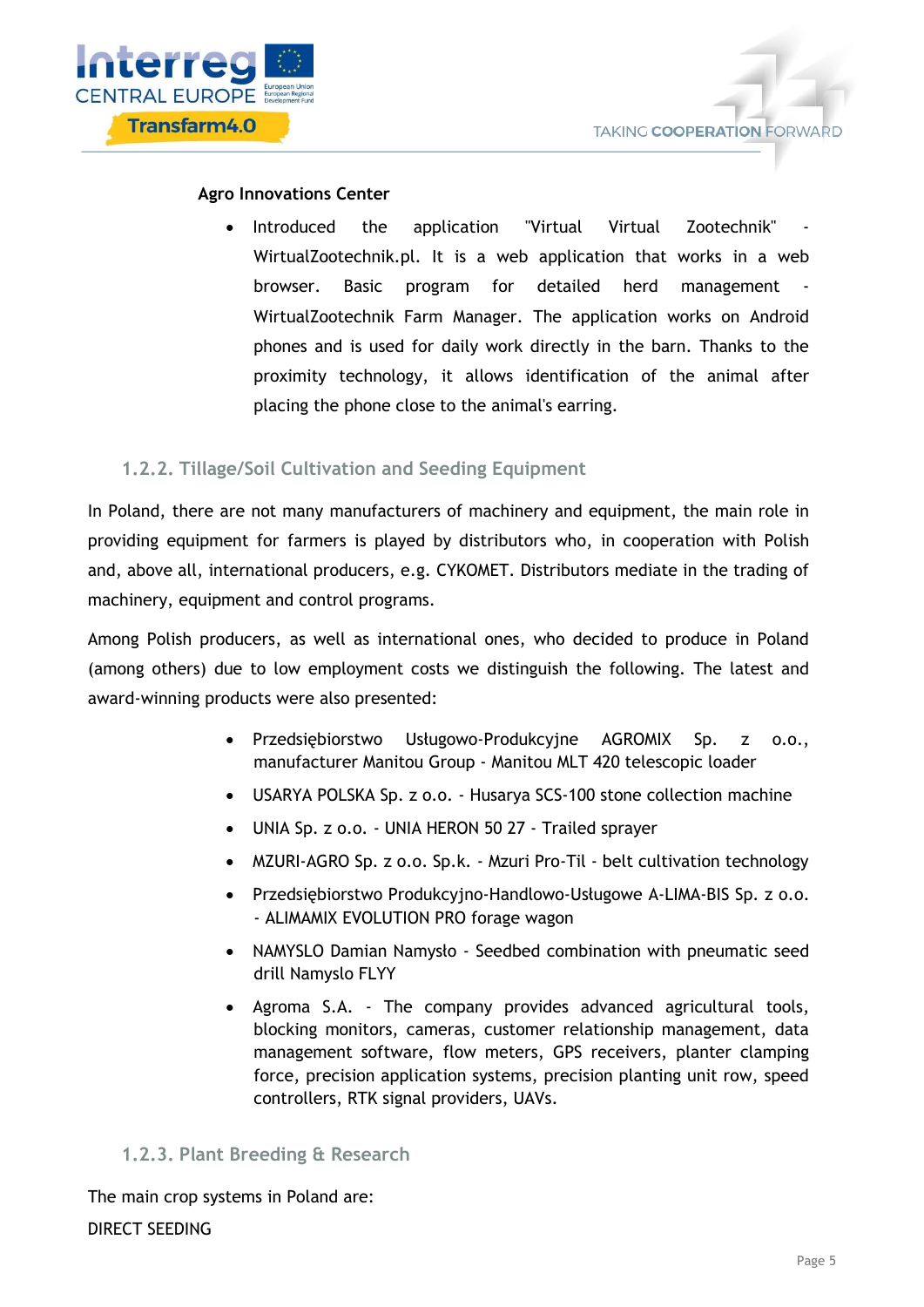

direct (no-tillage) is an extreme method of simplification and consists in sowing seeds into uncultivated soil. This sowing technique has recently attracted increasing interest, but in Poland it is carried out on about 1% of the area sown

#### BELT CULTIVATION / BELT SEEDING (strip till)

Belt sowing is a cultivation system consisting of loosening only a narrow severalcentimeter strip of soil in a row, where seeds are sown and fertilizer is fed at the same time, and lateral soil stripes (inter-rows) remain uncultivated. The cultivating chisel loosens the soil to a depth of about 20-25 cm and at the same time compound fertilizer is applied at one or two depths (depending on the design solutions of the seeder)

To a large extent, success in strip-till depends on how we crush and scatter plant residues across the field. Soil cultivated in belt technology is mulched with plant residues, which allows better management and saving of water.

#### SINGING CEREAL SEEDS

The seeds are fed from the central tank to the distribution head and are then transported pneumatically to the seeding coulters - as in seeders from other manufacturers. Before they are placed in the soil, they go to a patented dispenser located above the sowing coulter discs, which separates the seeds delivered by pneumatic lines

Precision fertilization is one of the elements of precision farming. It is the use of fertilizers in doses exactly suited to the needs of fertilization, i.e.

- variable dosing depending on the soil's abundance and plant development phase,
- calculation of actual yields and precise guidance of machines in connection with satellite navigation.
- The benefits of precise fertilization that we can get are:
- saving fertilization and increasing its efficiency (dose adjustment),
- crop uniformity,
- reducing fuel costs.

Production is based on performing fertilization treatments in a timely manner and using the right amount of fertilizer. It is justified to use different fertilization and liming on individual parts of the field. We need to adjust the amount of fertilization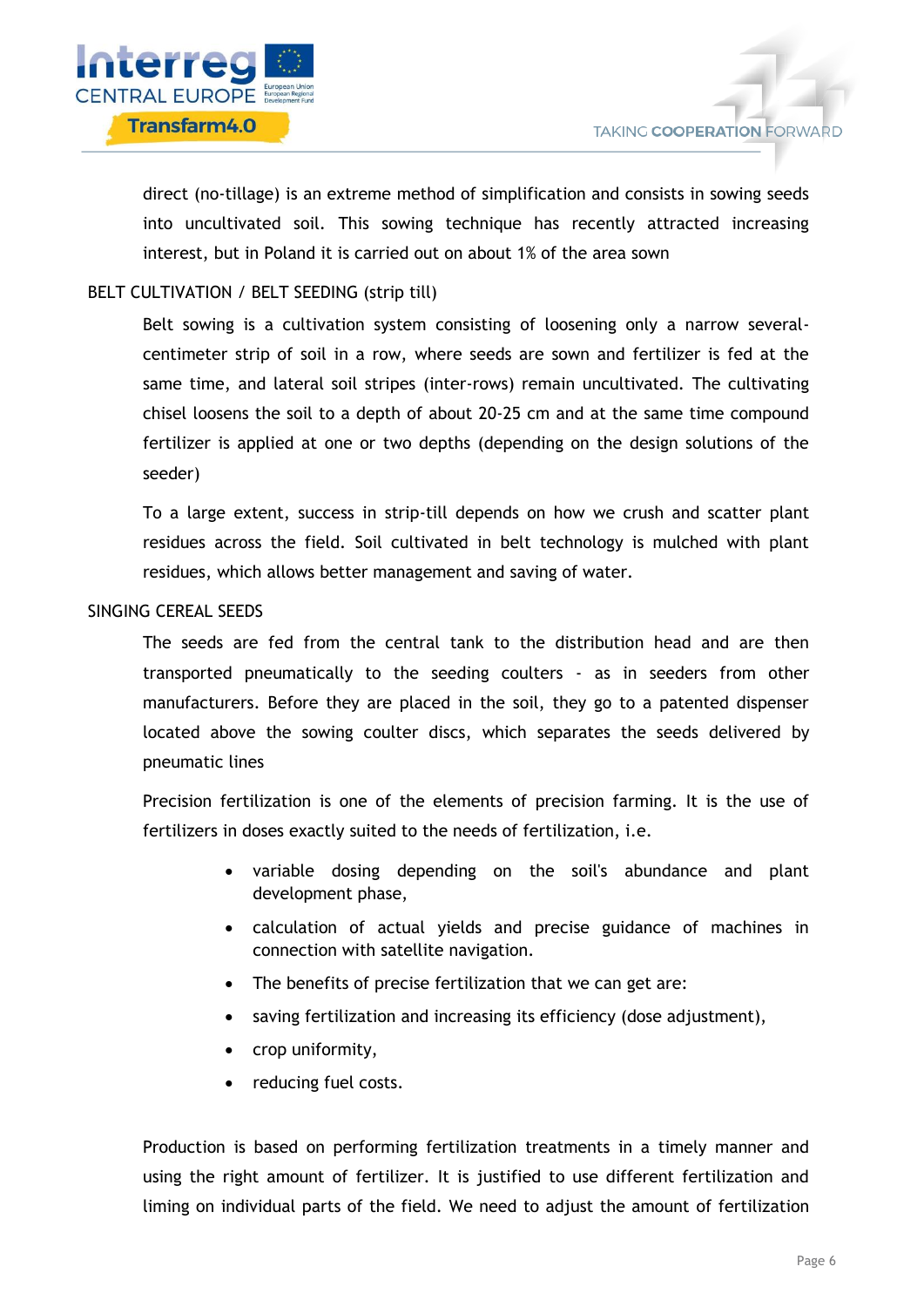

**TAKING COOPERATION FORWARD** 

to the potential plant demand to the knowledge we have about variable soil richness and its efficiency.

The limiting factor for precision fertilization methods are the high costs of introducing this technology, especially on small and medium-sized farms.

The main enterprises providing solutions to the Polish market in this area include:

**IUNG company** - which has introduced several solutions

- NawSald for agricultural producers and agricultural advisors preparation of fertilization plans on farms for arable land in accordance with the principles of sustainable mineral management
- MacroBil balancing nutrients on the farm on the surface of the field
- Plano RSN creating fertilizer plans with component balance control
- InfoPlant a comprehensive assessment of the current nutritional status of a crop based on the results of chemical analysis of a plant sample taken during the growing season

#### **Agroboss company**

 Poultry application - supports management of laying poultry and meat poultry - the possibility of operating a farm consisting of many buildings (poultry houses) and many warehouses (packaging, feed, eggs and chicks) - the possibility of operating an egg sorting plant

#### <span id="page-7-0"></span>**1.2.4. Animal Monitoring**

EU funds are an opportunity to develop precision farming technology also in this area. An example is the SYMPHONY project, which resulted in the creation of an early warning system that quickly detects the presence of toxins in milk, so it can become a huge support for milk producers.

An important element for this area is measuring available feed and adapting it to the needs of cows. Controlled access to pastures improves their use.

The grass should be allowed to grow to the right height, because if it is bitten too low, the cows will not eat as much as they should.

Timer-operated gates and automated fences can be used to control cow access to pasture, and a combination of all these technologies can help lead cows out of the area where the grass has been bitten to the optimal height.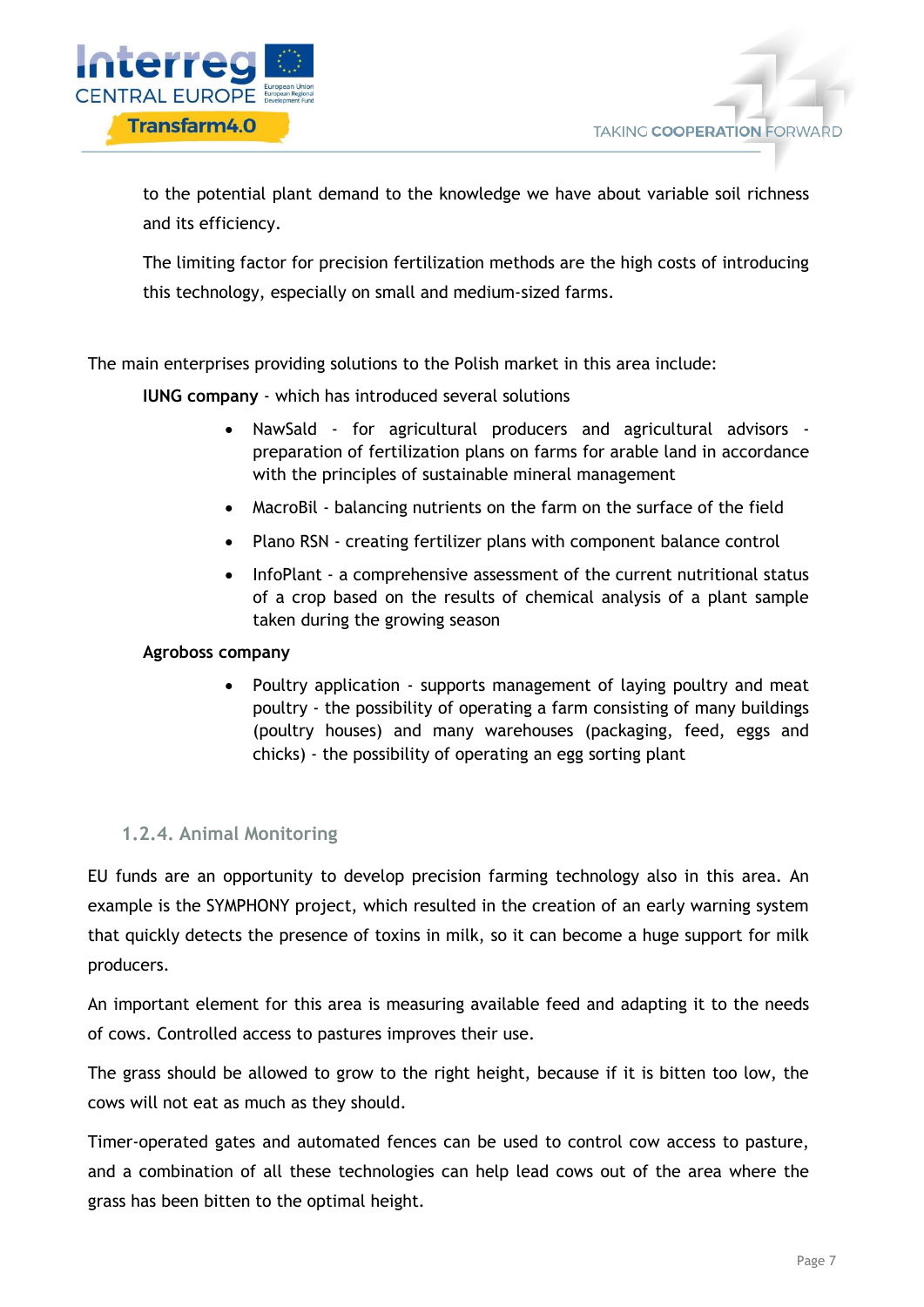

You can record the sounds that animals make while chewing and analyze the frequency of biting and chewing.

This kind of "bioacoustic" monitoring could be combined with activity sensors for better accuracy and thus determine when to open the gate to the next part of the pasture.

The technology is a source of additional information for consumers about the food they buy, e.g. information about the product they purchased could be written in a bar code on the packaging. The more intensive use of precision technologies can benefit the image of dairy farmers.

The main system suppliers that support plant research and breeding include:

#### **Zeto software**

OBORA application - for dairy farmers - supports the management of a breeding farm covered by the performance assessment - fully integrated with the national system for the assessment of the utility and breeding value of cows and bulls (SYMLEK) –

- GIS functionality
- animal selection
- event forecasting (calving, drying, covering, testing)
- analyzes (performance, reproduction, somatosis and observation)

#### **Agroboss company**

The "Ferma" application - a computer system for handling a herd of cattle - supports management of a herd of cows - handling databases on cows, bulls and calves

The "Trzoda chlewna" application is a system for managing pig farms - for breeding (breeding) and commercial farms - fast and efficient data processing in the field of animal utilization and the level of production of a given farm - developed by specialists in the field of pig breeding, therefore all operations are adapted to the requirements and habits of pig producers

Hatchery - gathering and processing information on the hatching process - tracking numerical movement of eggs from the egg warehouse (acceptance) to sale from the chick warehouse the possibility of creating a database of egg suppliers and chick recipients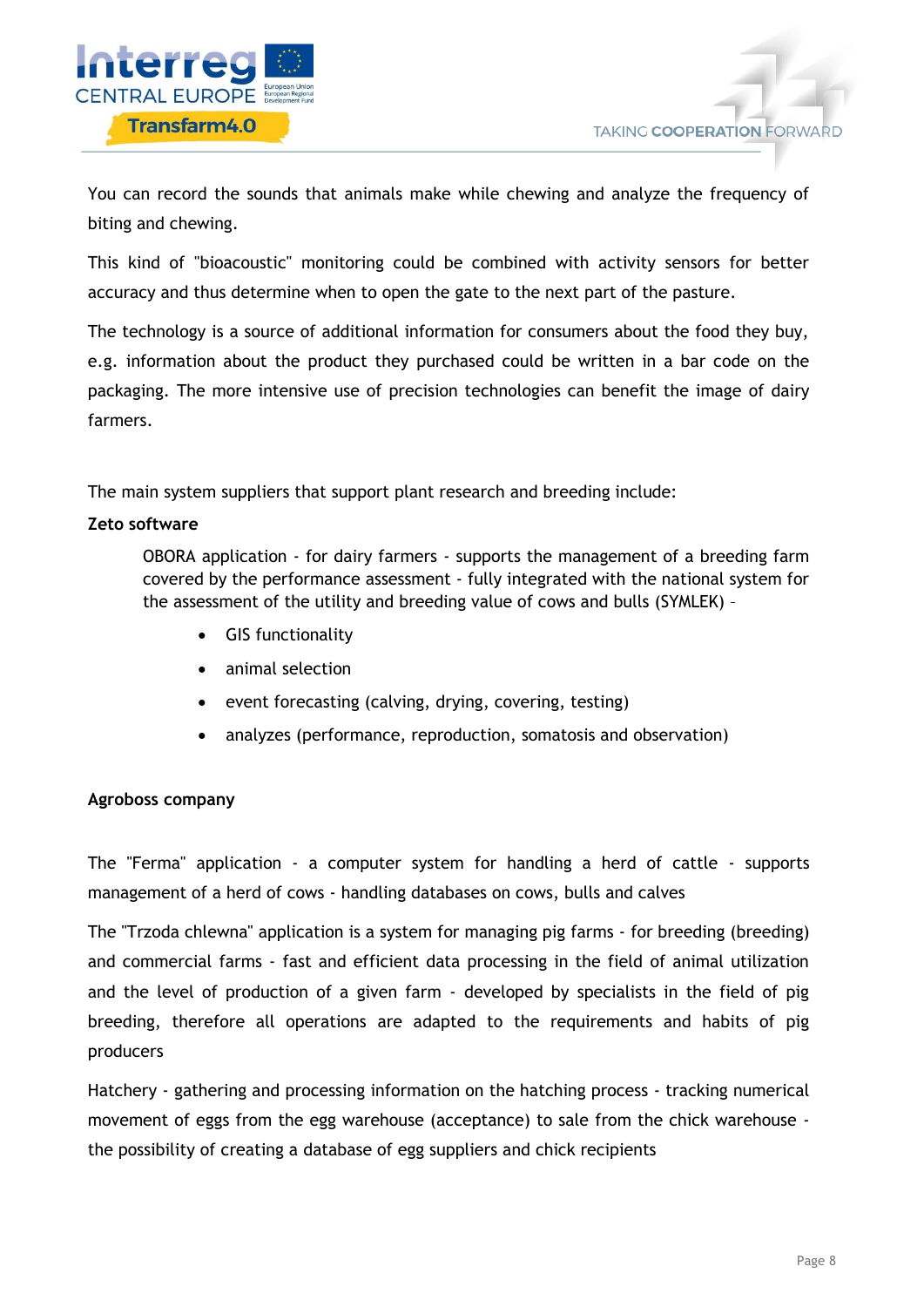

Veterinary clinic application- supports the practice of a veterinarian in conducting substantive and financial documentation related to the performed activity - the possibility of performing various analyzes of own professional and financial activity

#### **Mroczko company**

MR-A WinPro-Genetica - sow insemination station service

#### **Alima BIS company**

 Afimilk - dairy cow herd management – modules: AfiMilk - control of milk production and udder health, AfiLab - milk composition control, AfiAct heat detection, AfiWeigh - automatic animal weighing, AfiSort - automatic separation of cows, AfiFeed - individual nutrition with concentrated feeds, AfiFarm - software connecting all modules.

#### **Meteoryt company**

- Assistant Register of Pigs for farmers to support pig farming a register of basic data about animals, e.g. earring number, origin, breed, age, type gathering data on nutrition and animal weight
- Assistant Cattle Registry for farmers to support cattle breeding detailed records of animal data, e.g. earring number, origin, breed, age, type gathering data on nutrition and animal weight
- Goat Registry Assistant for breeders to support goat breeding record of basic data about animals, e.g. earring number, origin, breed, age, type gathering data on nutrition and animal weight
- Assistant Register of Sheep for farmers to support sheep farming record of basic data about animals, e.g. earring number, origin, breed, age, type collection of data on nutrition and animal weight
- Live Inventory Assistant for farmers cattle records on a farm, including, for example, cattle photos, recording milk and weight performance, collecting nutritional data.

#### **Zeto software**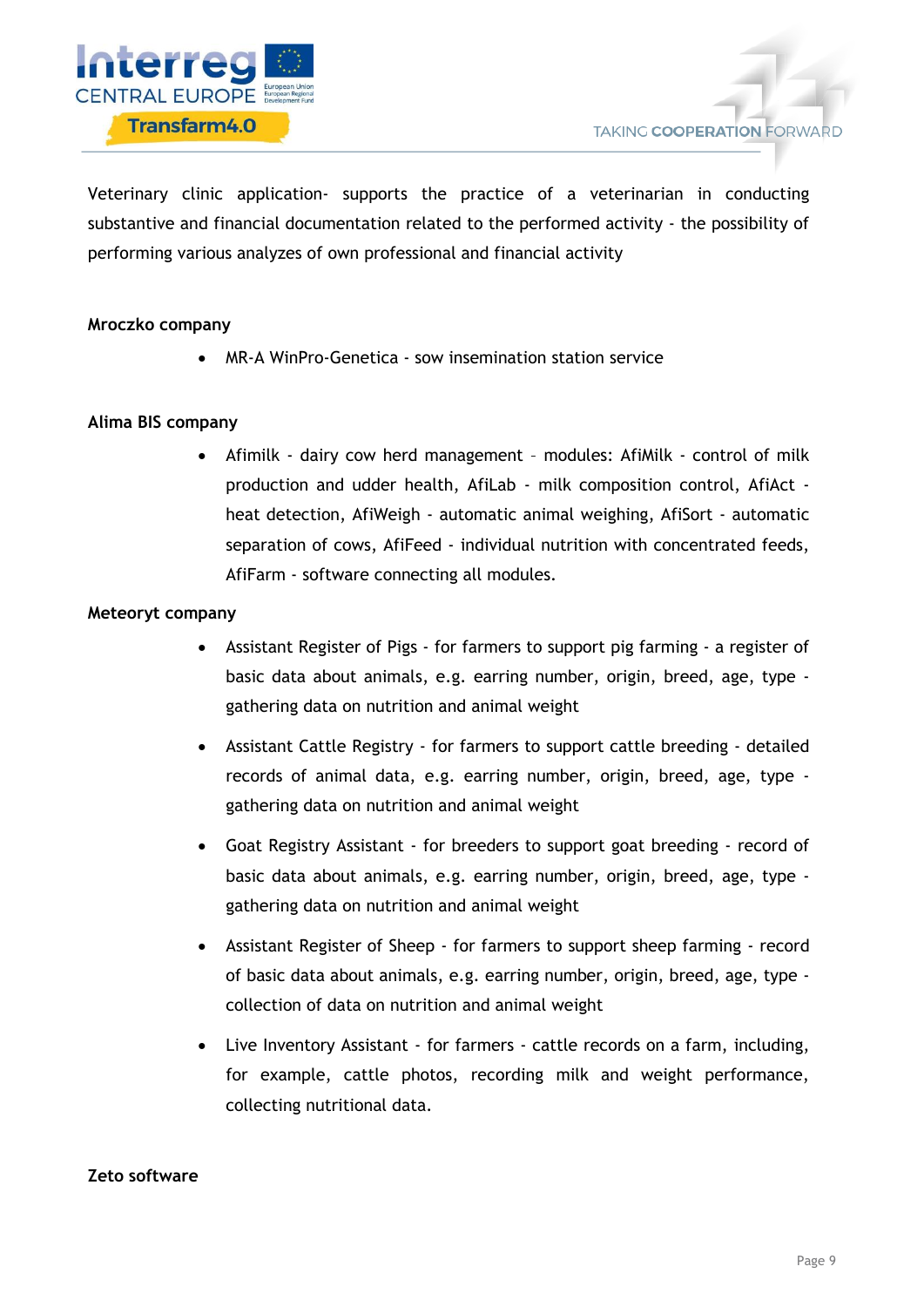

 OBORA - for dairy farmers - supports the management of a breeding farm covered by the performance assessment - fully integrated with the national system for the assessment of the utility and breeding value of cows and bulls (SYMLEK) - GIS functionality • animal selection • event forecasting (calving, drying, covering, testing) • analyzes (performance, reproduction, somatosis and observation)

#### **e-stado sp.z o.o. company**

 the company's goal is to provide necessary information about the health of cows and their reproductive cycle. It includes features such as animal health monitoring, heat, insemination and calving. It is non-invasive and safe to use, based on maintenance-free biosensors. Based on data from biosensors, the system monitors herd and barn environment for 24 hours. Data on the animal condition and conditions in the barn are then sent to a central server. The user receives access to the www application and SMS notifications about emergencies, where he has access to all data on an ongoing basis. The company's main systems and devices are: Ear biosensors, Environmental sensors, Tail biosensors, Radio transmitters in the barn and on the pasture

# <span id="page-10-0"></span>**1.3. High-performing service providers, by service**

High-performance agricultural service providers in Poland include:

The Agency for Restructuring and Modernization of Agriculture, which in addition to providing extensive consulting services for the agricultural market, has been developing the infrastructure and system monitoring system based on the Splunk software for several years

Also Agricultural Advisory Centers, operating regionally and nationwide, are important institutions supporting the agricultural market.

To enterprises that support agriculture, including in terms of providing solutions to the market include:

• eAGRONOM Sp. z o.o. - eAgronom - a program that facilitates farm management

• KST Konsulting Sp. z o.o., producer UNIFORM Agri - UNIFORM Agri - dairy herd management software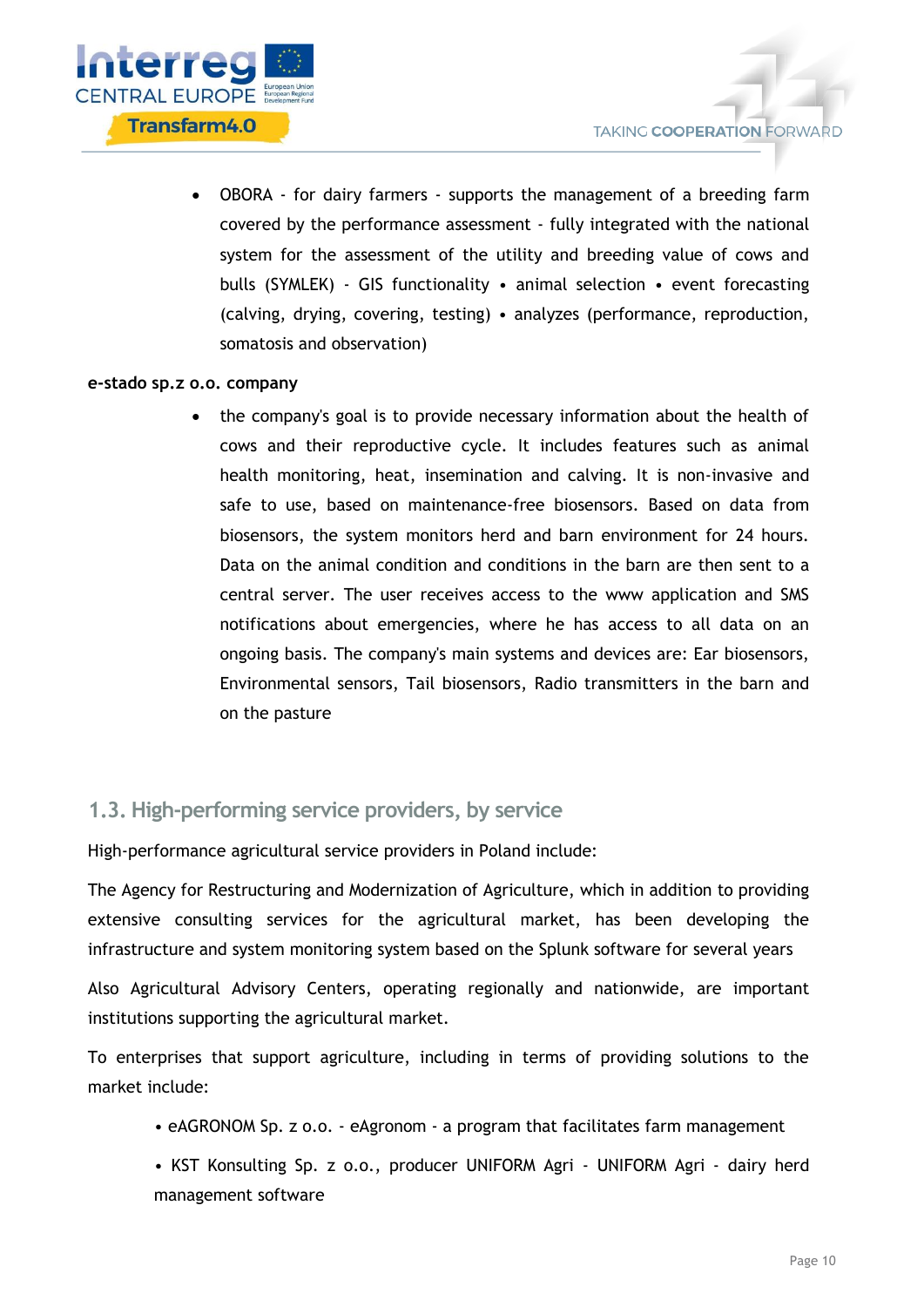• KUHN-MASZYNY ROLNICZE Sp. z o.o, producer NOBILI S.p.A. - Innovative remote monitoring system of field crusher KUHN CONNECTED SHREDDER -

• SatAgro Sp. z o.o. - SatAgro service module supporting precise soil research and fertilization based on the abundance and satellite images

• CLAAS Polska Sp. o.o - DATA CONNECT - interface enabling the exchange of data on the location, status, speed and fuel level of many brands of tractors and machines

• RHIZA - This is a company that provides independent solutions supporting precision farming in Poland. The company's basic services include: mapping field and crop boundaries, planning precise sowing and fertilizing, rates of variability of doses and abundance, crop growth models and models of disease / pest occurrence (predicting pressure exerted by pests and diseases), forecast yields.

# <span id="page-11-0"></span>**1.4. High-performing research bodies, by typology**

In Poland, the main research role, driving and analyzing the state of agriculture is mainly played by universities and research institutes. Among them, the greatest role is played by :

- Institute of Machine Operation, Ergonomics and Production Processes
- Agency for Restructuring and Modernization of Agriculture in Warsaw
- Central Center for the Study of Varieties of Crop Plants in Słupia Wielka
- Institute of Agricultural and Food Biotechnology prof. Wacław Dąbrowski in Warsaw
- Institute of Agricultural and Food Economics National Research Institute in Warsaw

• Institute of Plant Breeding and Acclimatization - National Research Institute in Radzików

• Institute of Agricultural and Forest Environment of the Polish Academy of Sciences in Poznań

- Institute of Plant Protection National Research Institute in Poznań
- Institute of Horticulture in Skierniewice
- Institute of Technology and Life Sciences in Falenty
- Institute of Cultivation, Fertilization and Soil Science National Research Institute in Puławy
- Institute of Natural Fibers and Herb Plants in Poznań
- Institute of Animal Production National Research Institute in Krakow
- National Center for Agricultural Education in Brwinów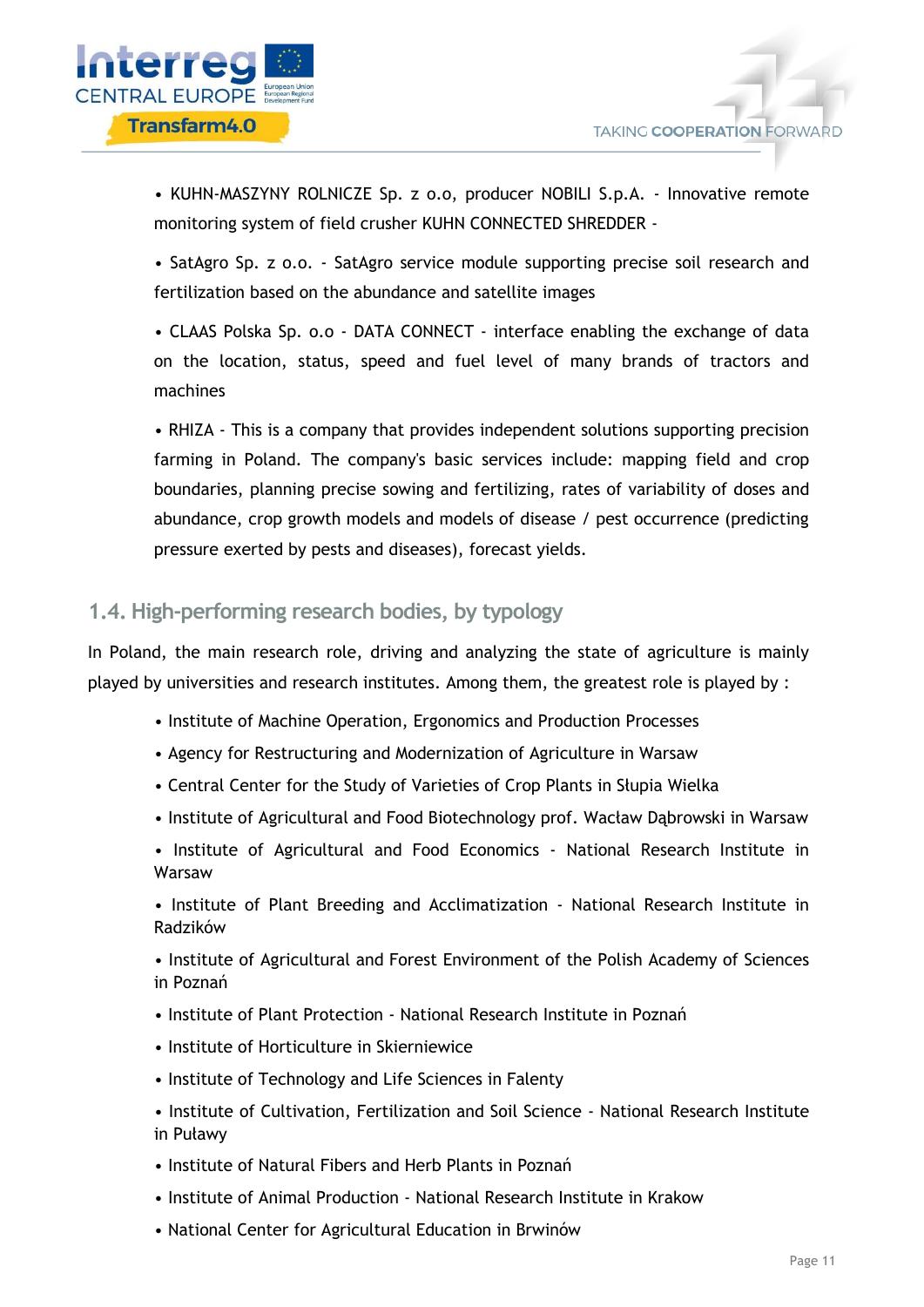



- National Agricultural Support Center in Warsaw
- National Institute of Rural Culture and Heritage in Warsaw
- The Vegetable Research Institute Emil Chroboczek in Skierniewice
- the Institute of Pomology and Floriculture. Stephen Pieniazek
- Institute of Plant Breeding and Acclimatization in Radzików
- Central Center for the Study of Varieties of Crop Plants
- Institute of Building, Mechanization and Electrification of Agriculture
- Institute of Animal Production National Research Institute in Krakow
- National Veterinary Institute National Research Institute in Puławy

### <span id="page-12-0"></span>**1.5. Overview of existing networks**

In Poland, the leading networks that distribute solutions, information, and manage communication and funding are Agricultural Advisory Centers, oriented in every region in Poland (ODR). The National Center for Agricultural Support takes care of the regional institutions of the ODR.

In addition, supporting and important in the implementation of system solutions for innovation, as well as the distribution of equipment, machines are also:

• Network for innovation in agriculture and in rural areas - SIR, operates within the National Rural Development Network (NRN subnet) and is of an open nature. Network participants can be all entities involved in the development of agriculture and rural areas. The tasks of the Network for innovation in agriculture and rural areas, including the tasks of an innovation broker, are carried out by WODRs located in all 16 voivodships

• The European Innovation Partnership for efficient and sustainable agriculture (EIP-AGRI) is a new tool to support the agricultural and forestry sector. Its primary goal is to increase efficiency, sustainable economy and create opportunities to solve current problems such as strong competition, unstable market prices, climate change or tougher environmental regulations.

• The EIP-AGRI network focuses on establishing partnerships and contacting people from various specialties within the EIP-AGRI network to carry out work focused on various fields within the EIP-AGRI operational and focus groups.

• ENTAM European Agricultural Machines Research Network, of which a Polish institution is also a member,